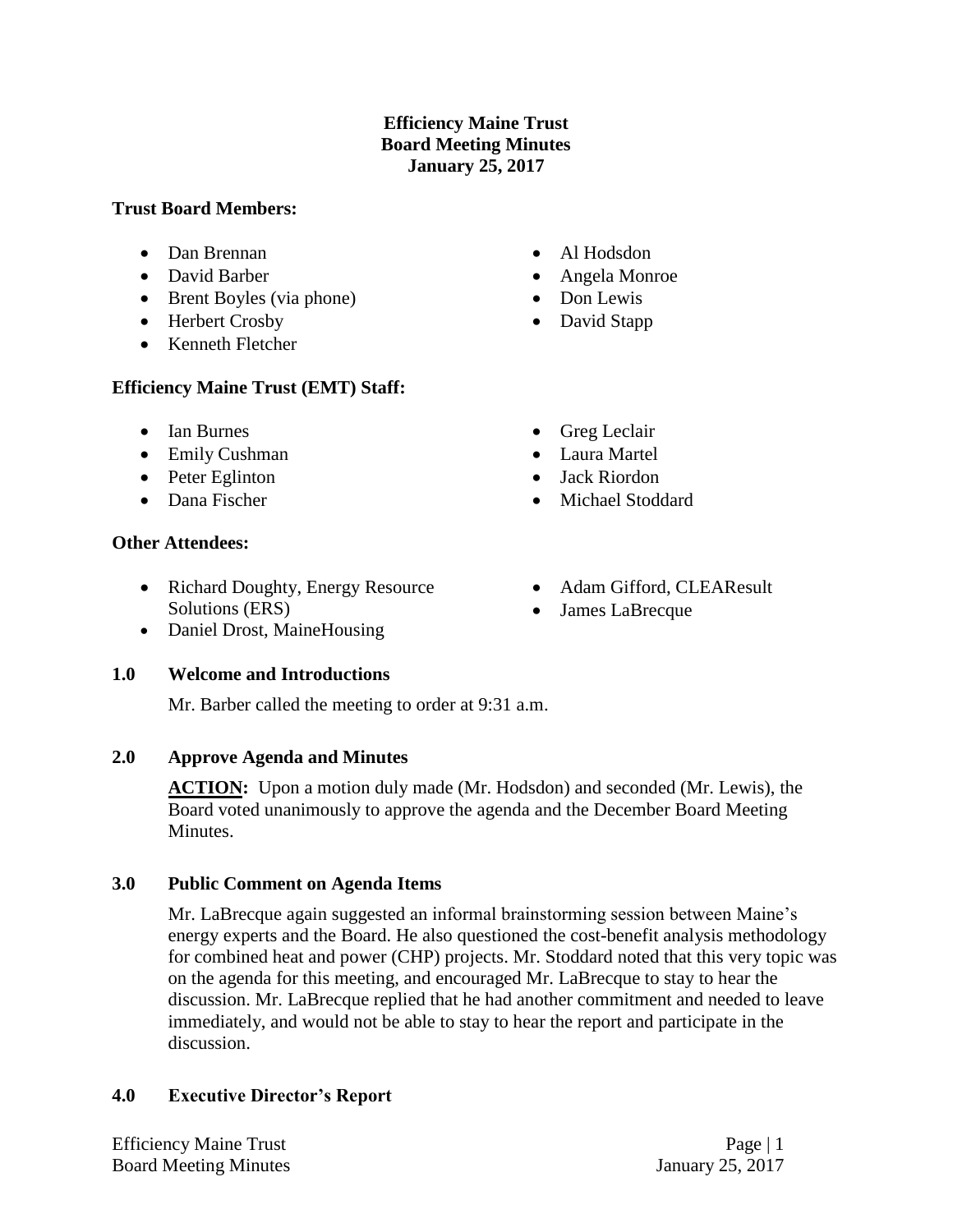Mr. Stoddard summarized and distributed copies of the Executive Director's Report. Following are items highlighted during his presentation:

- Mr. Stoddard encouraged the Board to attend EMT's Annual Symposium on January 27. The event will focus on grid modernization and distributed energy resources, as well as recognize the work of the contractor community in FY2016.
- Activity at the Legislature is ramping up. Staff presented at one of the Energy, Utilities and Technology (EUT) Committee orientation sessions and testified on a budget issue at an Appropriations Committee hearing. Mr. Stoddard predicted that the session would involve continuing discussion around biomass. The Legislature's commission to study the biomass industry released its report in December; the report included several recommendations involving EMT. The Governor's Energy Office (GEO) will release another biomass study in the spring.
- The Commercial and Industrial (C&I) Prescriptive Program's natural gas pipeline is improving. This growth is partly due to the proactive efforts of Staff promoting the Program by working with natural gas utility staff and connecting with contractors and customers in natural gas territories.
- Regions 5 and 6 within the Small Business Initiative (SBI) are seeing an increase in project applications. Staff are simultaneously laying the groundwork for Region 7. Mr. Stoddard said he spoke with several legislators from these areas, and they are eager to help promote SBI among their constituents.
- Activity within EMT's Low-Income Initiatives is growing as outreach efforts with community groups are starting to bear fruit. Partners in Bangor, Bath, and York are helping EMT recruit customers and promote collective purchase arrangements through the Low-Income Home Energy Savings Program (LIHESP).

### **5.0 Discuss and APPROVE Board Officers for 2017**

Mr. Barber nominated the following Board Members to Officer positions: Ken Fletcher for Chair, David Stapp for Vice-Chair, Herb Crosby for Secretary, and Brent Boyles for Treasurer. All of the nominees accepted the request to serve in the positions for which they were nominated.

**ACTION:** Upon a motion duly made (Mr. Hodsdon) and seconded (Mr. Lewis), the Board voted unanimously to approve the Board Officer appointments as listed above.

#### **6.0 Committee Report**

#### **(a) Finance Committee**

### **i. UPDATE on Financial Reports**

Mr. Leclair provided an overview of financial reports through December 31, 2016, as detailed in his memo dated January 25, 2017. He explained that revenues for FY2017 remain on track with one notable exception: Regional Greenhouse Gas Initiative (RGGI) proceeds are well below estimate after the two auctions of the fiscal year.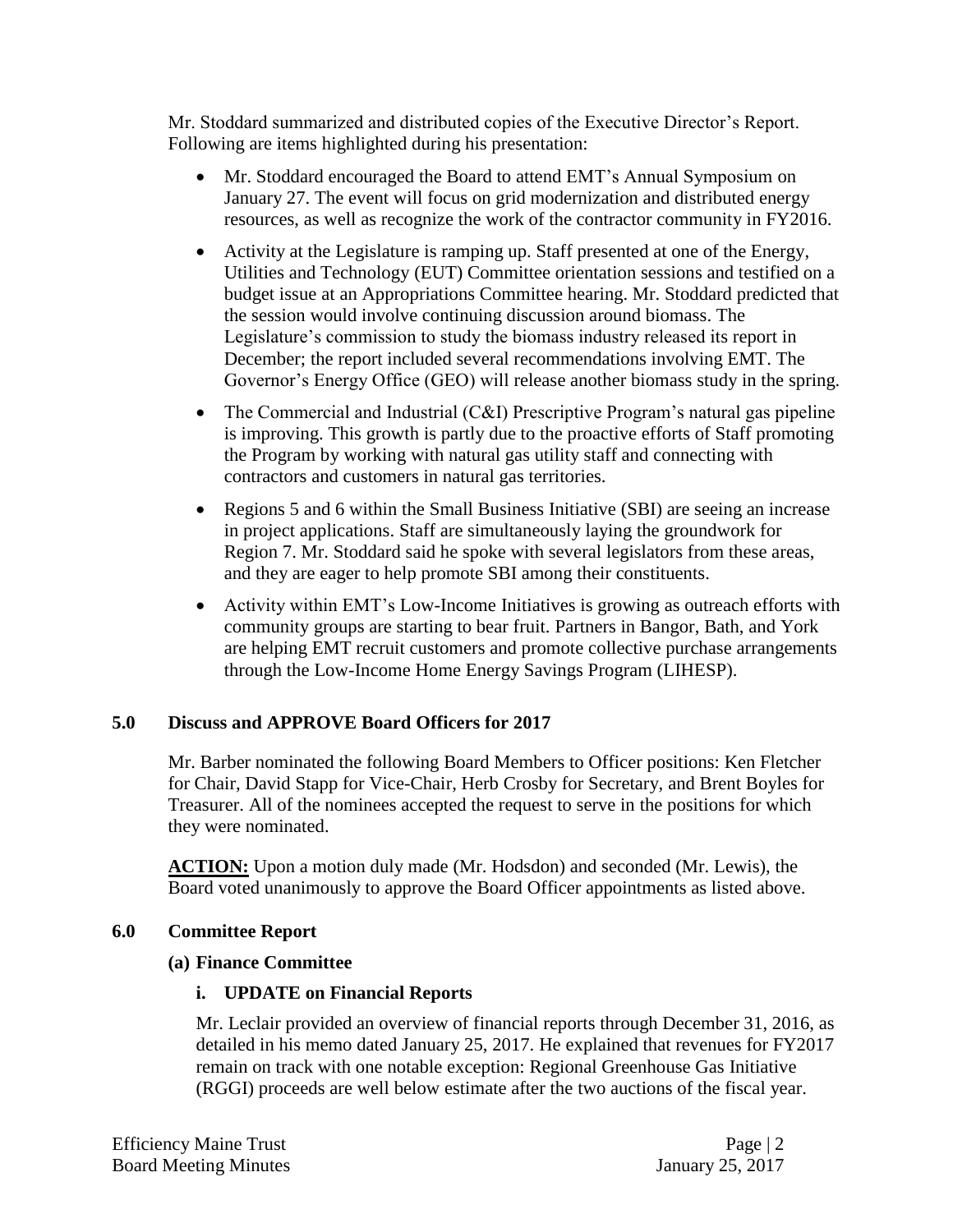### **ii. APPROVE Budget Adjustments**

Mr. Leclair described Staff's two proposed budget adjustments, as detailed in his memos dated January 20, 2017.

First, to account for the downward shift in RGGI forecasts, Staff proposes that the Board adjust the FY2017 budget to:

- 1. Reduce the FY2017 RGGI Fund revenues by \$4,200,000;
- 2. Authorize the use of \$1,264,703, representing the remaining unallocated RGGI fund balance from prior years, for FY2017 RGGI Fund expenditures;
- 3. Transfer the \$300,000 Loan Loss Reserve budget obligation from RGGI to the ARRA Better Buildings Revolving Loan Fund and authorize the use of \$40,596 of ARRA Better Buildings fund balance from prior years to fund the portion of the Loan Loss Reserve budget amount not covered by FY2017 revenues.
- 4. Adjust the FY2017 RGGI Fund expenditure budget, proportionate to the allocations originally approved in the Third Triennial Plan.

**ACTION:** Upon a motion duly made (Mr. Lewis) and seconded (Mr. Hodsdon), the Board voted unanimously to authorize all four budget adjustments listed above.

Second, Staff propose a budget amendment to utilize \$87,000 from the ARRA-State Energy Program Revolving Loan Fund to fund a study conducted by the GEO on Maine's biomass industry. Mr. Leclair reminded the Board that it authorized the Trust to enter into a Memorandum of Understanding with the GEO regarding this issue near the end of FY2016; at that time, GEO transferred an equal amount to the Trust from an expiring U.S. Department of Energy grant.

**ACTION:** Upon a motion duly made (Mr. Hodsdon) and seconded (Mr. Lewis), the Board voted unanimously to authorize the Trust to increase the expenditure budget by \$87,000 to fund the GEO biomass study using a combination of FY2017 revenues and prior year Fund Balance.

### **(b) Program Committee**

### **i. APPROVE Authorization for Continued Membership in DesignLights Consortium (DLC)**

Mr. Eglinton explained that the DLC's members include energy efficiency program administrators that provide incentives and other support to customers for energy efficient lighting projects in commercial applications. The DLC provides a credible, unbiased third-party validation program, simplifying the product vetting process for EMT. EMT's C&I Prescriptive Program uses the DLC list to help determine eligibility of lighting measures.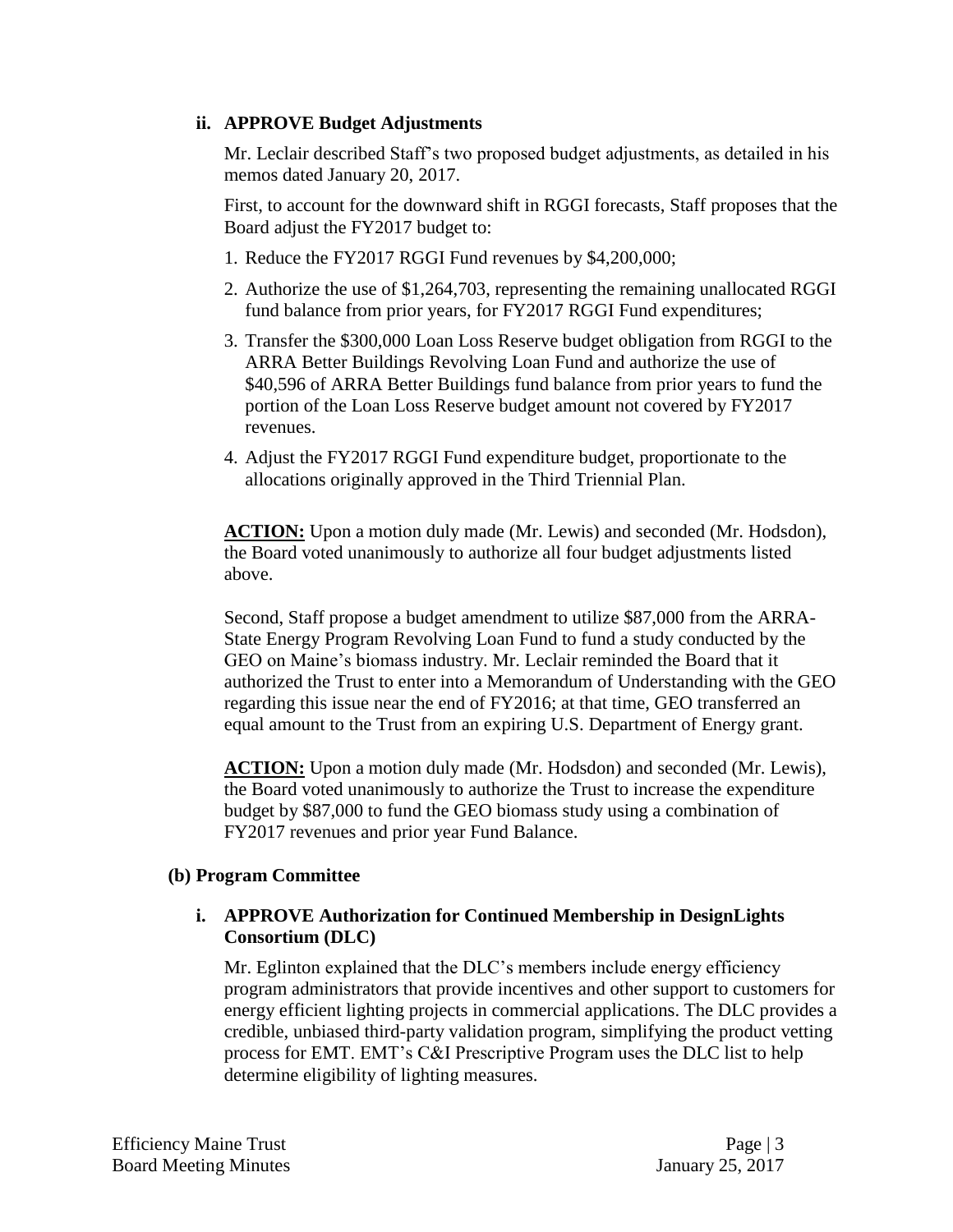**ACTION:** Upon a motion duly made (Mr. Lewis) and seconded (Mr. Hodsdon), the Board voted unanimously to authorize the Executive Director to enroll EMT as a 2017 member of the DLC for the cost of \$6,900.

## **ii. APPROVE 2016 Update to Avoided Energy Supply Costs (AESC) for Screening Cost-effectiveness**

Mr. Stoddard explained that the AESC 2016 Update details the most recent set of assumptions surrounding avoided energy costs in New England. Pending Board approval, Staff will seek approval for using these assumptions from the Public Utilities Commission (PUC)..

**ACTION:** Upon a motion duly made (Mr. Hodsdon) and seconded (Mr. Stapp), the Board voted to authorize Staff to incorporate data from the AESC 2016 Update in screening cost-effectiveness of measures and to seek approval of this adjustment from the Maine PUC. Mr. Lewis opposed; all others voted in favor.

### **iii. DISCUSSION on Combined Heat and Power (CHP)**

Mr. Stoddard said that Staff had received a number of questions from the Board regarding the methodology used to calculate the cost effectiveness of CHP projects. He stressed that determining whether a particular CHP project will save money, energy, and greenhouse gases requires an in-depth, site-specific analysis. EMT Staff only awards incentives to those projects that pass its cost-effectiveness test.

Mr. Barber acknowledged that some of the Board discussion on CHP centered around the implications of reducing demand on the grid and redistributing fixed T&D costs to other ratepayers. Mr. Stapp suggested that these questions should not be part of the Trust's energy-savings evaluation, and are perhaps more appropriately left to policy makers. Mr. Stoddard noted that the current statute requires that the Trust pursue all cost-effective energy efficiency opportunities.

Mr. Burnes and Mr. Doughty provided an overview of the Trust's application screening parameters. Mr. Lewis and Mr. Crosby questioned the assumptions calculations behind two specific project analyses. They agreed to follow up offline with Mr. Burnes and Mr. Doughty to work through those details.

### **iv. UPDATE from MaineHousing on Weatherization Assistance Program Plan**

Mr. Drost provided MaineHousing's annual presentation on the State plan for the Weatherization Assistance Program (WAP). He noted that there will be a public hearing on the plan on February 21, 2017, and the public comment period will end March 3, 2017. He highlighted two substantive changes to the plan from previous years. First, WAP will shift to a different software system (Hancock), which enables tablets for staff out in the field performing energy audits. Second, the Department of Energy has stated that WAP's funding level after April 1, 2017